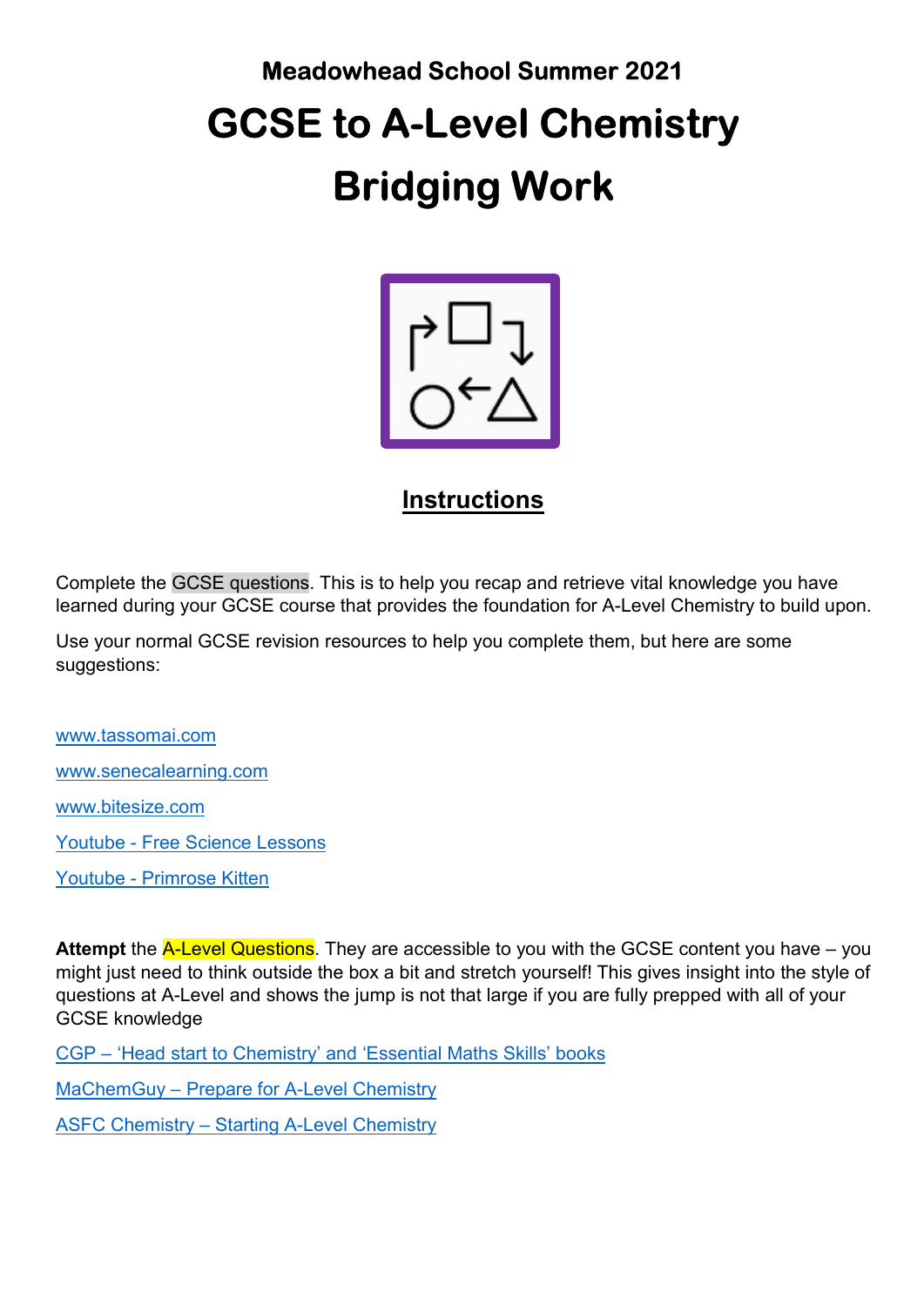# GCSE to A-Level Chemistry – Transition Work

#### Atomic Structure

#### GCSE questions

Q1. This question is about the structure of the atom.

(a) Complete the sentences. Choose answers from the box. Each word may be used once, more than once, or not at all.

| electron |         | ion |        | neutron |
|----------|---------|-----|--------|---------|
|          | nucleus |     | proton |         |

The centre of the atom is the  $\blacksquare$ 

The two types of particle in the centre of the atom are the proton and the  $\blacksquare$ 

James Chadwick proved the existence of the **EXISTEN CHAUGE 2008**.

Niels Bohr suggested particles orbit the centre of the atom. This type of particle is the

The two types of particle with the same mass are the neutron and the \_\_\_\_\_\_\_\_\_\_\_\_\_\_\_\_\_\_\_\_\_\_\_\_\_\_\_\_\_\_. (5)

The table below shows information about two isotopes of element X.

|           | <b>Mass number</b> | Percentage (%) abundance |
|-----------|--------------------|--------------------------|
| Isotope 1 | 63                 |                          |
| Isotope 2 | 65                 | 30                       |

(b) Calculate the relative atomic mass  $(A<sub>r</sub>)$  of element **X** using the equation:

 $A = \frac{(\text{mass number} \times \text{percentage}) \text{ of isotope 1 + (mass number} \times \text{percentage}) \text{ of isotope 2}}{(\text{mass number} \times \text{percentage}) \text{ of the total number 2}}$ 

 $\_$ 

Use the table above. Give your answer to 1 decimal place.

 $A_r =$  (2) (c) Suggest the identity of element X. Use the periodic table. Element  $X$  is  $(1)$ (d) The radius of an atom of element X is 1.2  $\times$  10<sup>-10</sup> m 1 The radius of the centre of the atom is 10000 the radius of the atom. Calculate the radius of the centre of an atom of element X. Give your answer in standard form.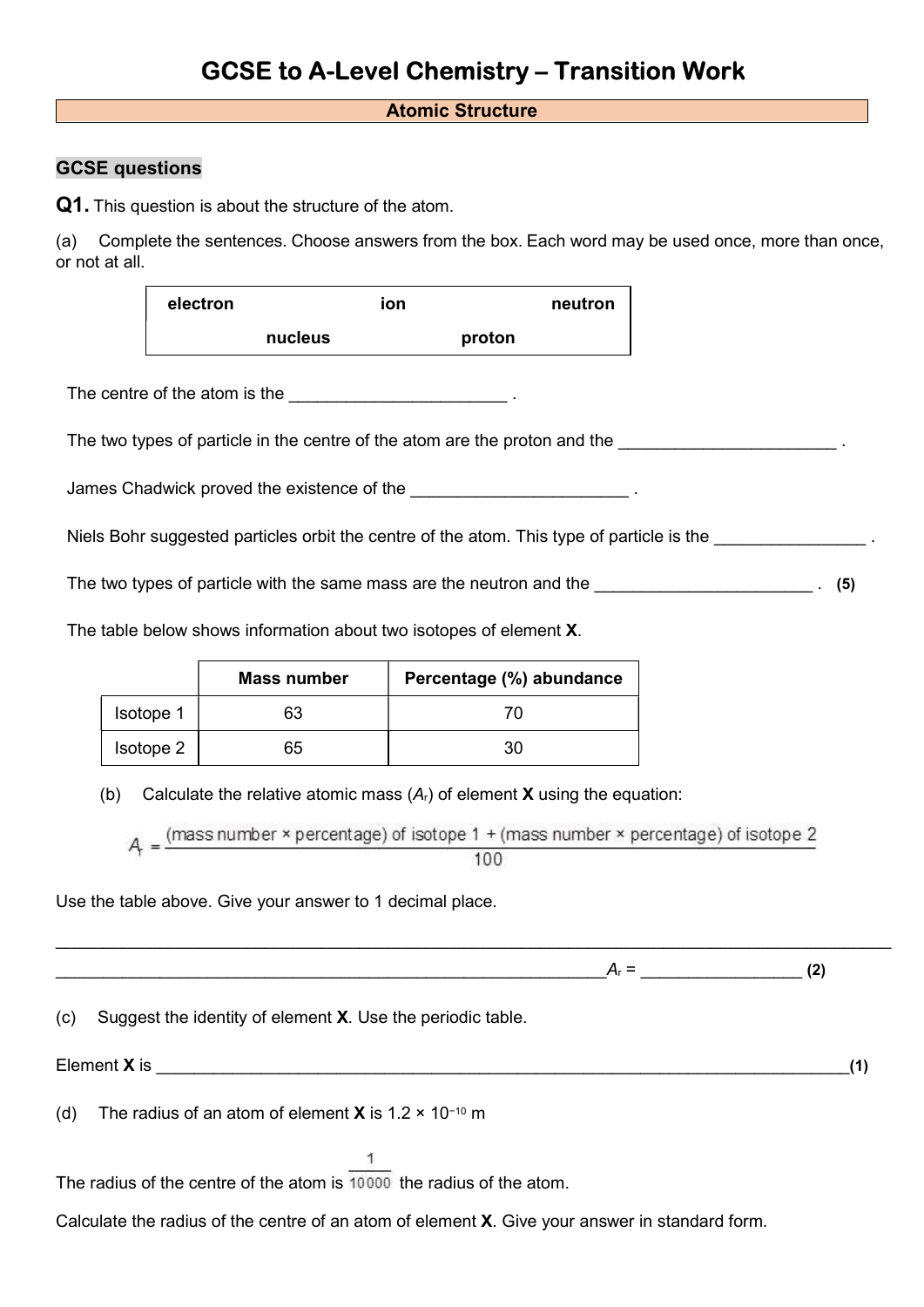|  | $\sim$<br>. |
|--|-------------|

 $\_$  , and the set of the set of the set of the set of the set of the set of the set of the set of the set of the set of the set of the set of the set of the set of the set of the set of the set of the set of the set of th

Q2. The diagram below represents different models of the atom.



(a) Which diagram shows the plum pudding model of the atom? Tick one box.



(b) Which diagram shows the model of the atom developed from the alpha particle scattering experiment? Tick one box.



(c) Which diagram shows the model of the atom resulting from Bohr's work? Tick one box.



 $\_$  , and the set of the set of the set of the set of the set of the set of the set of the set of the set of the set of the set of the set of the set of the set of the set of the set of the set of the set of the set of th

 $\Box$  (1)

(d) Define the mass number of an atom.

(e) Element X has two isotopes. Their mass numbers are 69 and 71

The percentage abundance of each isotope is:

- $60\% \text{ of }^{69}\text{X}$
- 40% of  $71X$

Estimate the relative atomic mass of element X. Tick one box.

| < 69.5                |  |
|-----------------------|--|
| Between 69.5 and 70.0 |  |
| Between 69.5 and 70.0 |  |
| Between 70.0 and 70.5 |  |
| > 70.5                |  |

# A-Level question to give a go!

(1)

(1)

(1)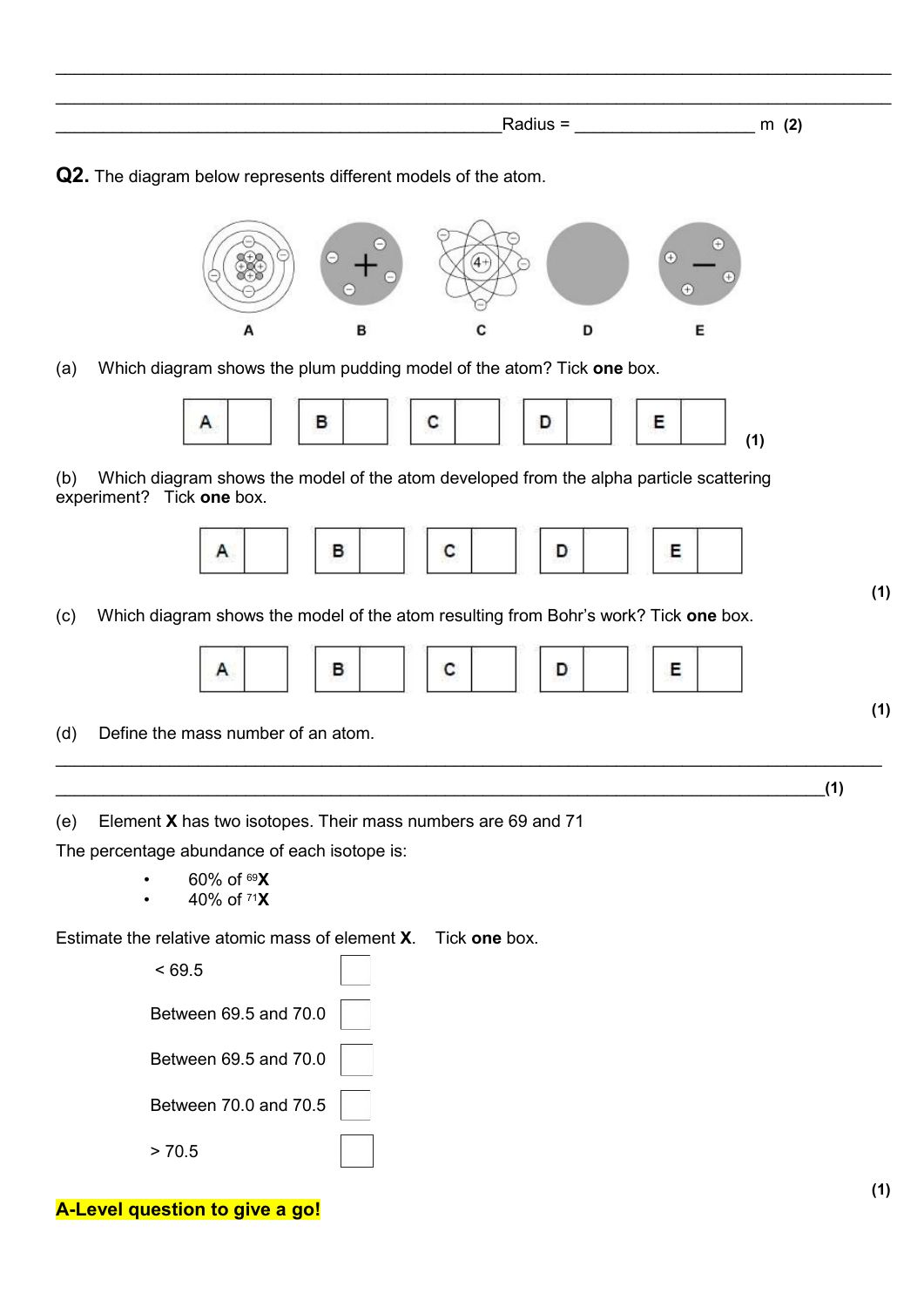$\mathsf{Q1}.$  Which of these correctly shows the numbers of sub-atomic particles in a <sup>41</sup>K<sup>+</sup> ion?

|   | Number of<br>electrons | <b>Number of</b><br>protons | <b>Number of</b><br>neutrons |  |
|---|------------------------|-----------------------------|------------------------------|--|
| A | 19                     | 19                          | 20                           |  |
| в | 18                     | 20                          | 21                           |  |
| C | 18                     | 19                          | 22                           |  |
|   | 19                     | 18                          | 23                           |  |

(Total 1 mark)

Q2. Magnesium exists as three isotopes: <sup>24</sup>Mg, <sup>25</sup>Mg and <sup>26</sup>Mg

(a) In terms of sub-atomic particles, state the difference between the three isotopes of magnesium.

 $\_$  , and the set of the set of the set of the set of the set of the set of the set of the set of the set of the set of the set of the set of the set of the set of the set of the set of the set of the set of the set of th

 $\Box$  (1)

(b) State how, if at all, the chemical properties of these isotopes differ.

Give a reason for your answer.

 $\blacksquare$  Chemical properties  $\blacksquare$ 

Reason

 $\hspace{1.5cm}$  (2)

# Amount of Substance

 $\_$  , and the set of the set of the set of the set of the set of the set of the set of the set of the set of the set of the set of the set of the set of the set of the set of the set of the set of the set of the set of th

## GCSE questions

Q3. A student investigated the reactions of copper carbonate and copper oxide with dilute hydrochloric acid. In both reactions one of the products is copper chloride.

(a) A student wanted to make 11.0 g of copper chloride.

The equation for the reaction is:

 $CuCO<sub>3</sub> + 2HCl \rightarrow CuCl<sub>2</sub> + H<sub>2</sub>O + CO<sub>2</sub>$ 

 $\_$  $\_$ 

Relative atomic masses, Ar: H = 1; C = 12; O = 16; Cl = 35.5; Cu = 63.5

Calculate the mass of copper carbonate the student should react with dilute hydrochloric acid to make 11.0 g of copper chloride.

\_\_\_\_\_\_\_\_\_\_\_\_\_\_\_\_\_\_\_\_\_\_\_\_\_\_\_Mass of copper carbonate = \_\_\_\_\_\_\_\_\_\_\_\_\_\_\_\_\_\_\_\_\_\_\_\_\_ g (4)

(b) The percentage yield of copper chloride was 79.1 %. Calculate the mass of copper chloride the student actually produced.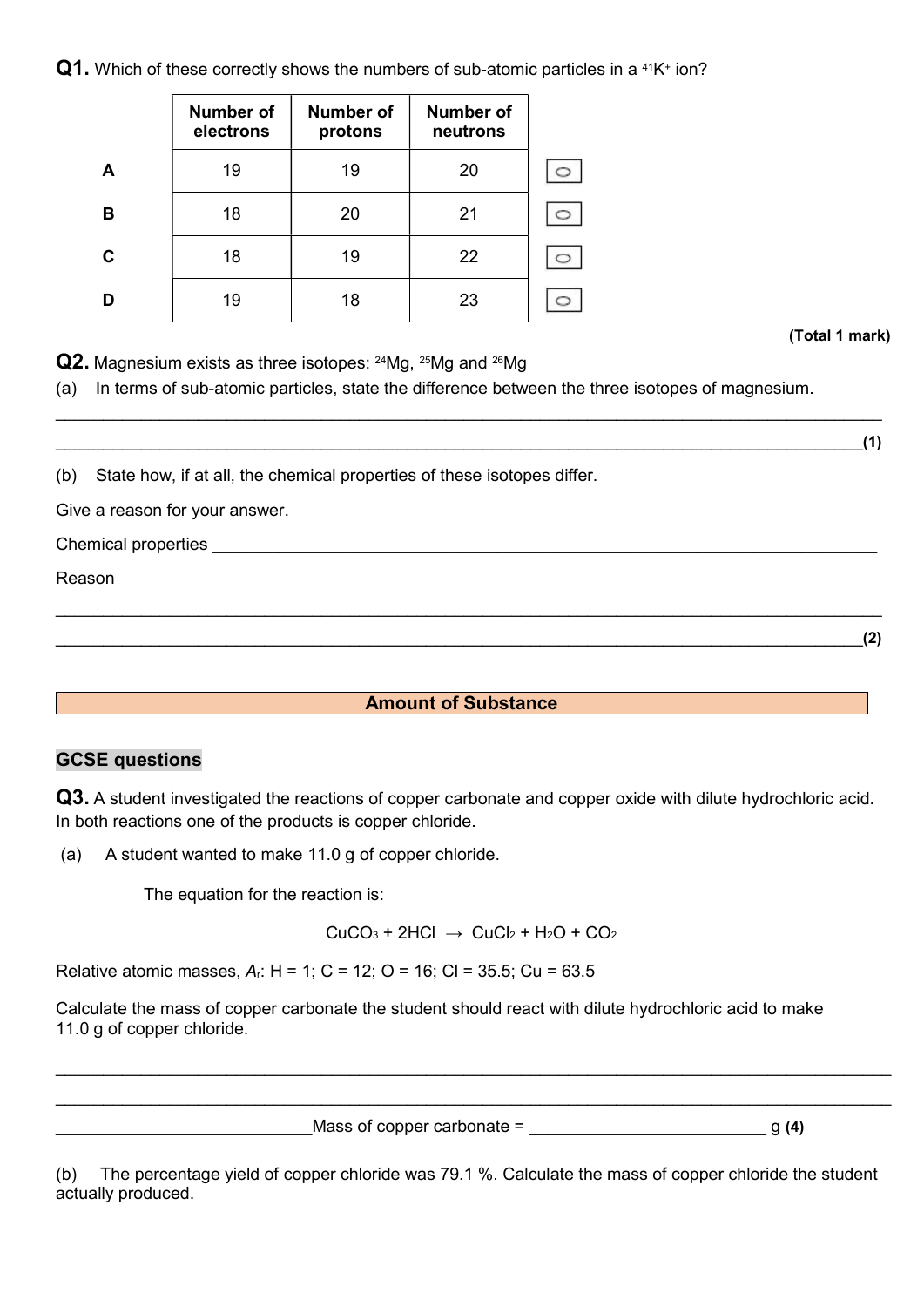$\_$  , and the set of the set of the set of the set of the set of the set of the set of the set of the set of the set of the set of the set of the set of the set of the set of the set of the set of the set of the set of th

(c) Look at the equations for the two reactions:

Reaction 1 CuCO<sub>3</sub>(s) + 2HCl(aq)  $\rightarrow$  CuCl<sub>2</sub>(aq) + H<sub>2</sub>O(l) + CO<sub>2</sub>(g)

Reaction 2  $Cuo(s) + 2HCl(aq) \rightarrow CuCl<sub>2</sub>(aq) + H<sub>2</sub>O(l)$ 

Reactive formula masses: CuO = 79.5; HCl =  $36.5$ ; CuCl<sub>2</sub> =  $134.5$ ; H<sub>2</sub>O =  $18$ 

The percentage atom economy for a reaction is calculated using:

Relative formula mass of desired product from equation  $\times$  100 Sum of relative formula masses of all reactants from equation

 $\_$  $\_$  , and the set of the set of the set of the set of the set of the set of the set of the set of the set of the set of the set of the set of the set of the set of the set of the set of the set of the set of the set of th

Calculate the percentage atom economy for Reaction 2.

 $\blacksquare$  Percentage atom economy =  $\blacksquare$ 

(d) The atom economy for Reaction 1 is 68.45 %. Compare the atom economies of the two reactions for making copper chloride. Give a reason for the difference.

 $\Box$  (1)

#### A-Level question to give a go!

Q3. Ethanol can be made from glucose by fermentation.

 $C_6H_{12}O_6 \rightarrow 2C_2H_5OH + 2CO_2$ 

In an experiment, 268 g of ethanol ( $M_r$  = 46.0) were made from 1.44 kg of glucose ( $M_r$  = 180.0). What is the percentage vield?



Q4. A gas cylinder contains 5.0 kg of propane. How many propane molecules are in the cylinder? The Avogadro constant,  $L = 6.022 \times 10^{23}$  mol-1

| A 6.8 $\times$ 10 <sup>22</sup>        |         |
|----------------------------------------|---------|
| <b>B</b> $7.2 \times 10^{22}$          | $\circ$ |
| <b>C</b> $6.8 \times 10^{25}$          | $\circ$ |
| <b>D</b> 7.2 $\times$ 10 <sup>25</sup> | $\circ$ |

(Total 1 mark)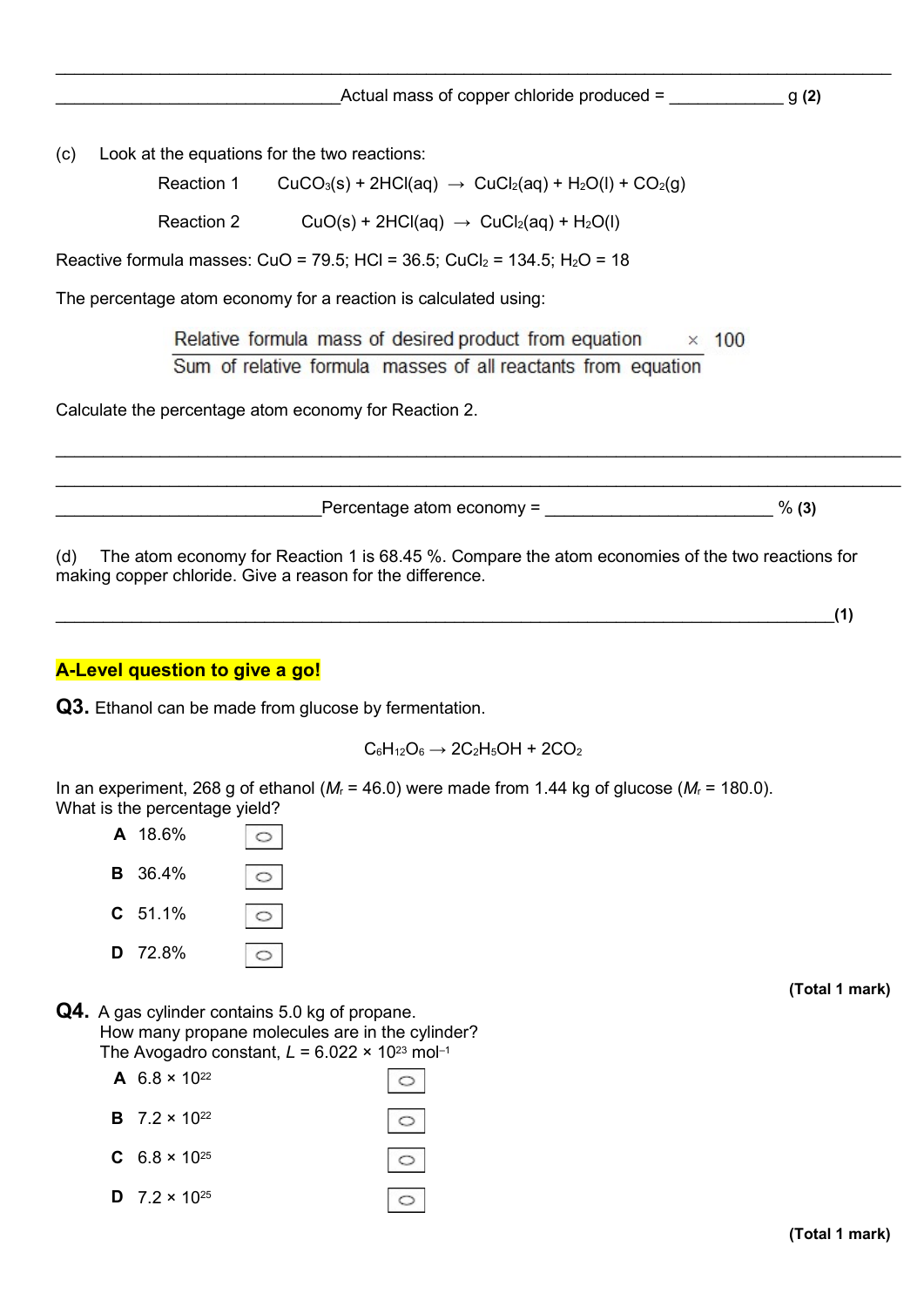## GCSE questions

Q4. Figure 1 shows the structure of five substances.



(e) A chlorine atom has 7 electrons in the outer shell.

Two chlorine atoms covalently bond to form a chlorine molecule, Cl2

Figure 2 is a dot and cross diagram showing the outer shells and some electrons in a chlorine molecule.

Complete the dot and cross diagram. Show only the electrons in the outer shell.



(f) What is the reason for chlorine's low boiling point? Tick  $(\checkmark)$  one box.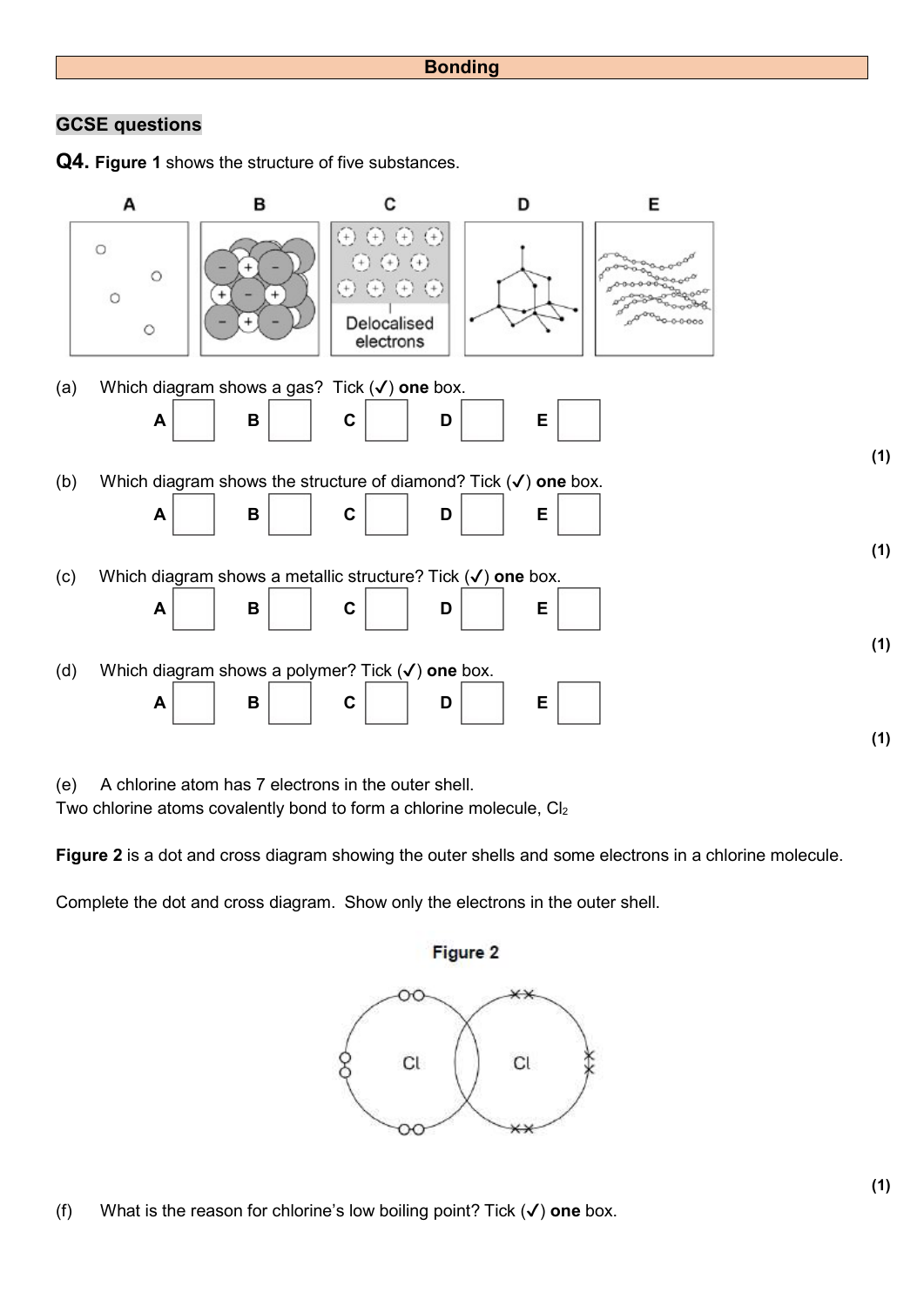| Strong covalent bonds           |  |
|---------------------------------|--|
| Strong forces between molecules |  |
| Weak covalent bonds             |  |
| Weak forces between molecules   |  |

Figure 3 represents the structure of manganese oxide. Manganese oxide is an ionic compound.



(g) Determine the empirical formula of manganese oxide. Use Figure 3.

|     |                                                                                        | Empirical formula = | (1) |
|-----|----------------------------------------------------------------------------------------|---------------------|-----|
| (h) | Why does manganese oxide conduct electricity as a liquid? Tick $(\checkmark)$ one box. |                     |     |
|     | Atoms move around in the liquid                                                        |                     |     |
|     | Electrons move around in the liquid                                                    |                     |     |
|     | lons move around in the liquid                                                         |                     |     |
|     | Molecules move around in the liquid                                                    |                     |     |

- Q5. This question is about structure and bonding.
- (a) Complete the dot and cross diagram to show the covalent bonding in a nitrogen molecule,  $N_2$ Show only the electrons in the outer shell.



 $\_$  , and the set of the set of the set of the set of the set of the set of the set of the set of the set of the set of the set of the set of the set of the set of the set of the set of the set of the set of the set of th

 $\_$  , and the set of the set of the set of the set of the set of the set of the set of the set of the set of the set of the set of the set of the set of the set of the set of the set of the set of the set of the set of th

(b) Explain why nitrogen is a gas at room temperature. Answer in terms of nitrogen's structure.

(2)

(1)

(1)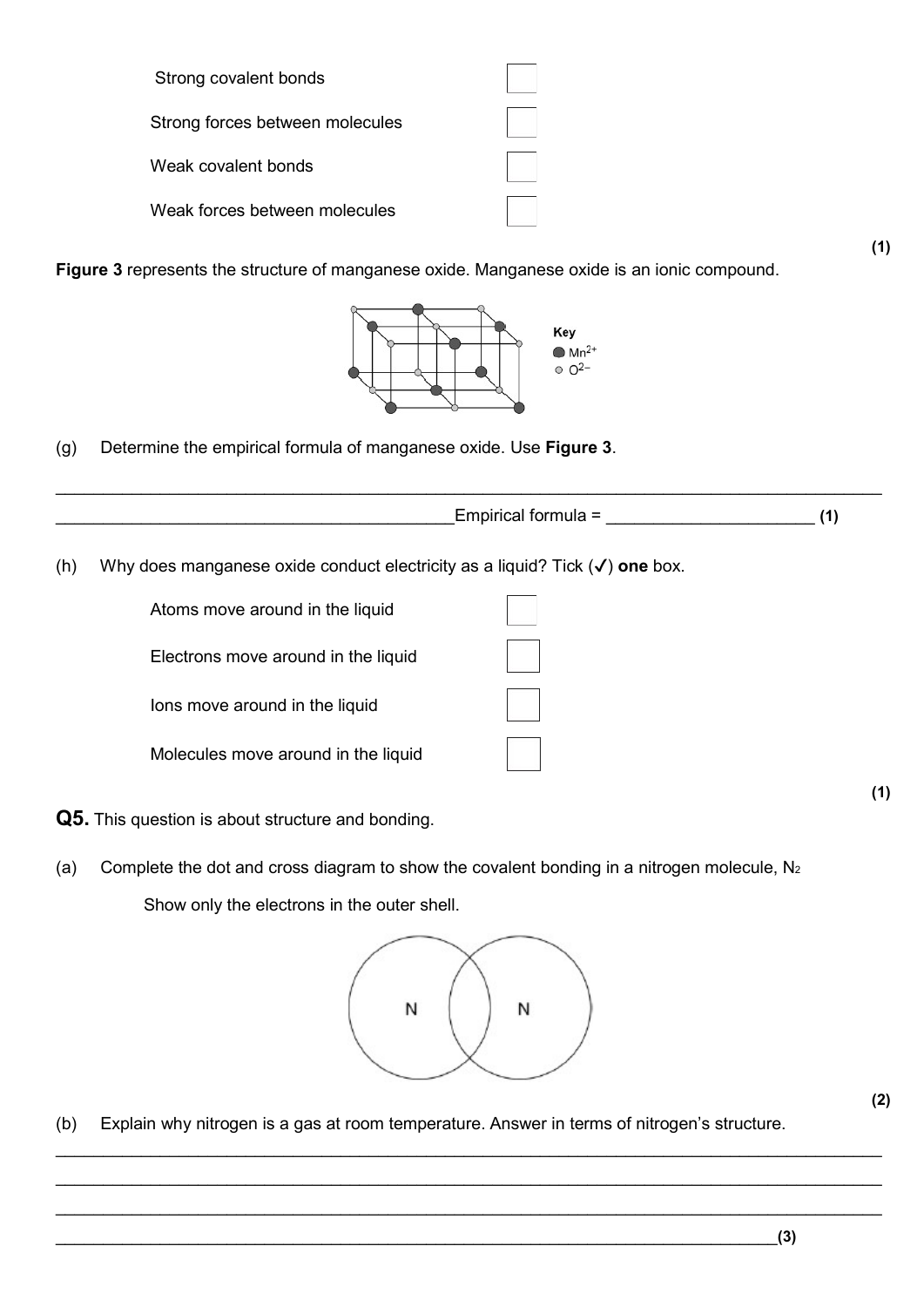(c) Graphite and fullerenes are forms of carbon. Graphite is soft and is a good conductor of electricity.

 $\_$  , and the set of the set of the set of the set of the set of the set of the set of the set of the set of the set of the set of the set of the set of the set of the set of the set of the set of the set of the set of th

 $\_$  , and the set of the set of the set of the set of the set of the set of the set of the set of the set of the set of the set of the set of the set of the set of the set of the set of the set of the set of the set of th  $\_$  , and the set of the set of the set of the set of the set of the set of the set of the set of the set of the set of the set of the set of the set of the set of the set of the set of the set of the set of the set of th  $\hspace{1cm} (4)$ 

Explain why graphite has these properties. Answer in terms of structure and bonding.

# A-Level question to give a go!

|   | <b>Substance</b> | <b>Structure</b> |  |
|---|------------------|------------------|--|
| A | lodine           | Simple molecular |  |
| в | Diamond          | lonic            |  |
| C | Sodium chloride  | Giant covalent   |  |
|   | Graphite         | Metallic         |  |

Q5. Which is the correct crystal structure for the substance named?

**Q6.** What is the formula of calcium nitrate(V)?



(Total 1 mark)

(Total 1 mark)

Q7. The table shows some data about the elements bromine and magnesium.

| Element        | Melting point / K | Boiling point / K |
|----------------|-------------------|-------------------|
| <b>Bromine</b> | 266               | 332               |
| Magnesium      | 923               | 1383              |

In terms of structure and bonding explain why the boiling point of bromine is different from that of magnesium. Suggest why magnesium is a liquid over a much greater temperature range compared to bromine.

 $\_$  , and the set of the set of the set of the set of the set of the set of the set of the set of the set of the set of the set of the set of the set of the set of the set of the set of the set of the set of the set of th  $\_$  $\_$ 

 $\_$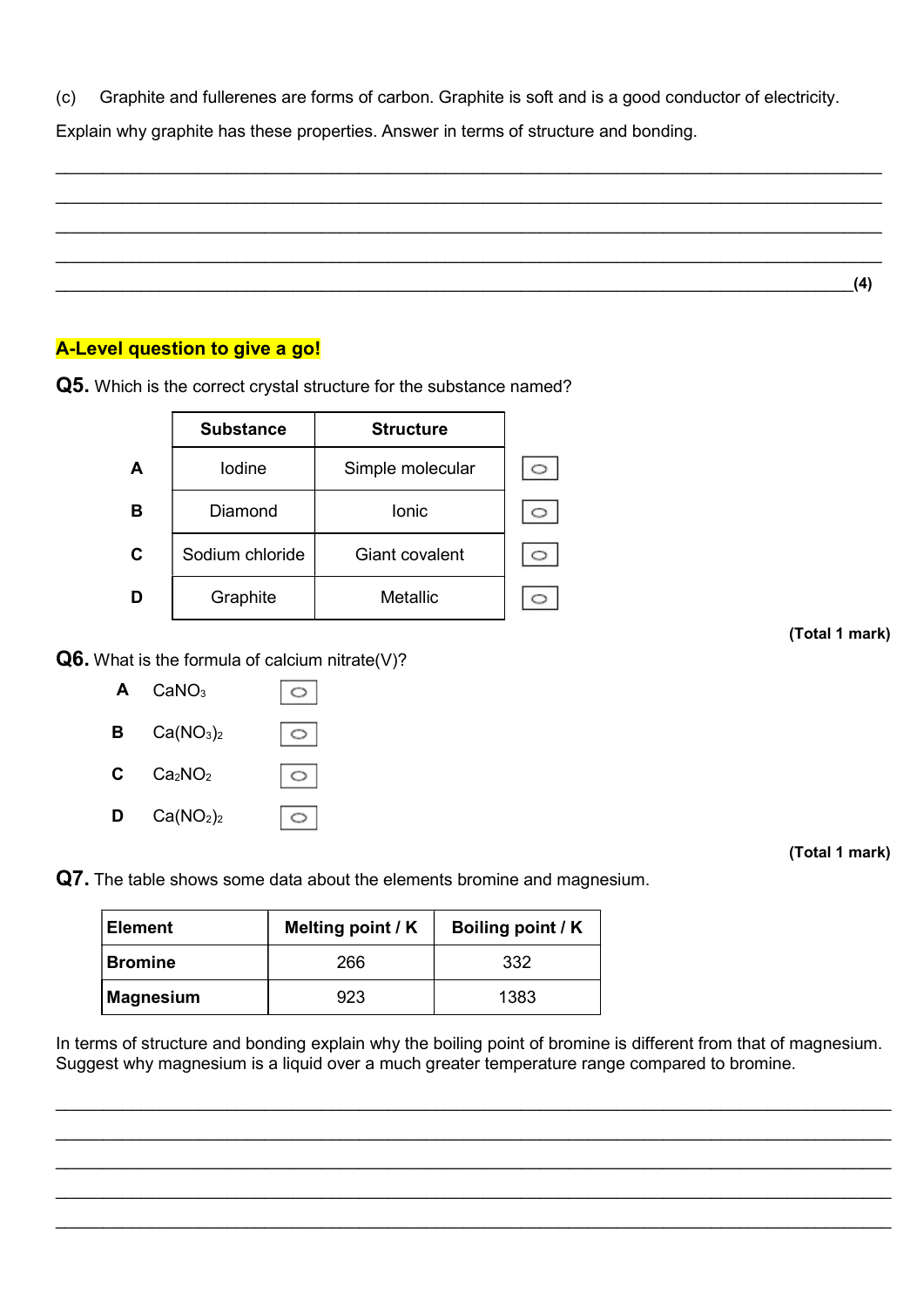|  | (Total 5 marks) |
|--|-----------------|
|  |                 |

#### **Energetics**

#### GCSE questions

Q6. Methane (CH<sub>4</sub>) is used as a fuel.

- (a) Methane burns in oxygen.
- (i) The diagram below shows the energy level diagram for the complete combustion of methane.

Draw and label arrows on the diagram to show:

- the activation energy
- the enthalpy change, ΔH.



(2)

(ii) Complete and balance the symbol equation for the complete combustion of methane.

 $CH_4$  +  $\longrightarrow CO_2$  + (2)

 $\_$  $\_$  $\_$ 

 (ii) Explain why, in terms of the energy involved in bond breaking and bond making, the combustion of methane is exothermic.

(b) Methane reacts with chlorine in the presence of sunlight. The equation for this reaction is:

 $\Box$  (3)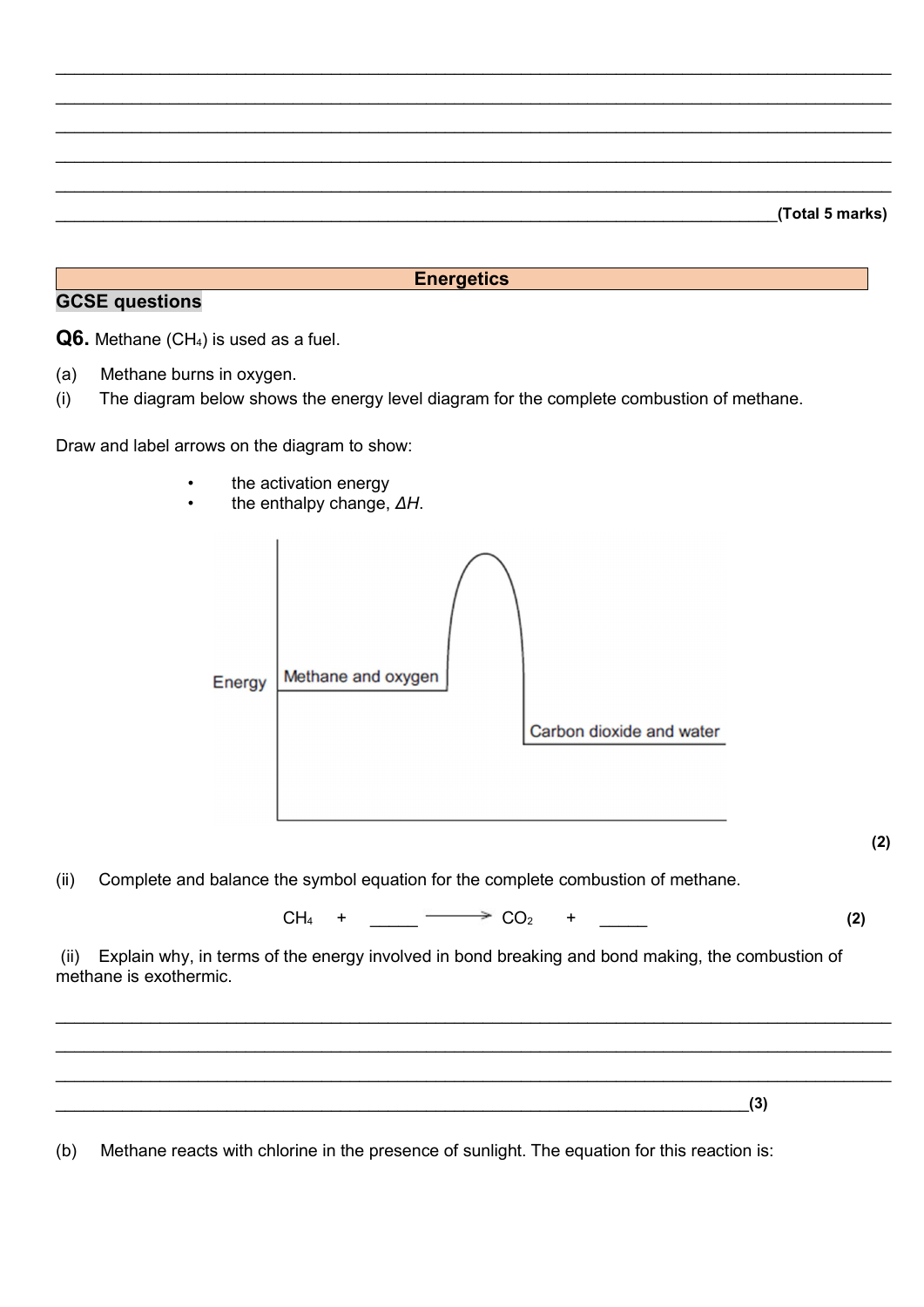Some bond dissociation energies are given in the table.

| <b>Bond</b> | <b>Bond dissociation energy</b><br>in kJ per mole |
|-------------|---------------------------------------------------|
| $C-H$       | 413                                               |
| $C-CI$      | 327                                               |
| $CI-CI$     | 243                                               |
|             | 432                                               |

(i) Show that the enthalpy change, ΔH, for this reaction is −103 kJ per mole.

 $\Box$  (3)

(ii) Methane also reacts with bromine in the presence of sunlight.



 $\_$  $\_$  $\_$ 

This reaction is less exothermic than the reaction between methane and chlorine.

The enthalpy change, ΔH, is −45 kJ per mole.

What is a possible reason for this? Tick  $(\checkmark)$  one box.

 $CH<sub>3</sub>Br$  has a lower boiling point than  $CH<sub>3</sub>Cl$ 

The C−Br bond is weaker than the C−Cl bond.

The H−Cl bond is weaker than the H−Br bond.

Chlorine is more reactive than bromine.

#### A-Level question to give a go!

Q8. Calculate the enthalpy change, in kJ, for this dissociation of mole of propan-1-ol.

 $C_3H_7OH(g) \rightarrow 3C(g) + 8H(g) + O(g)$ 

(1)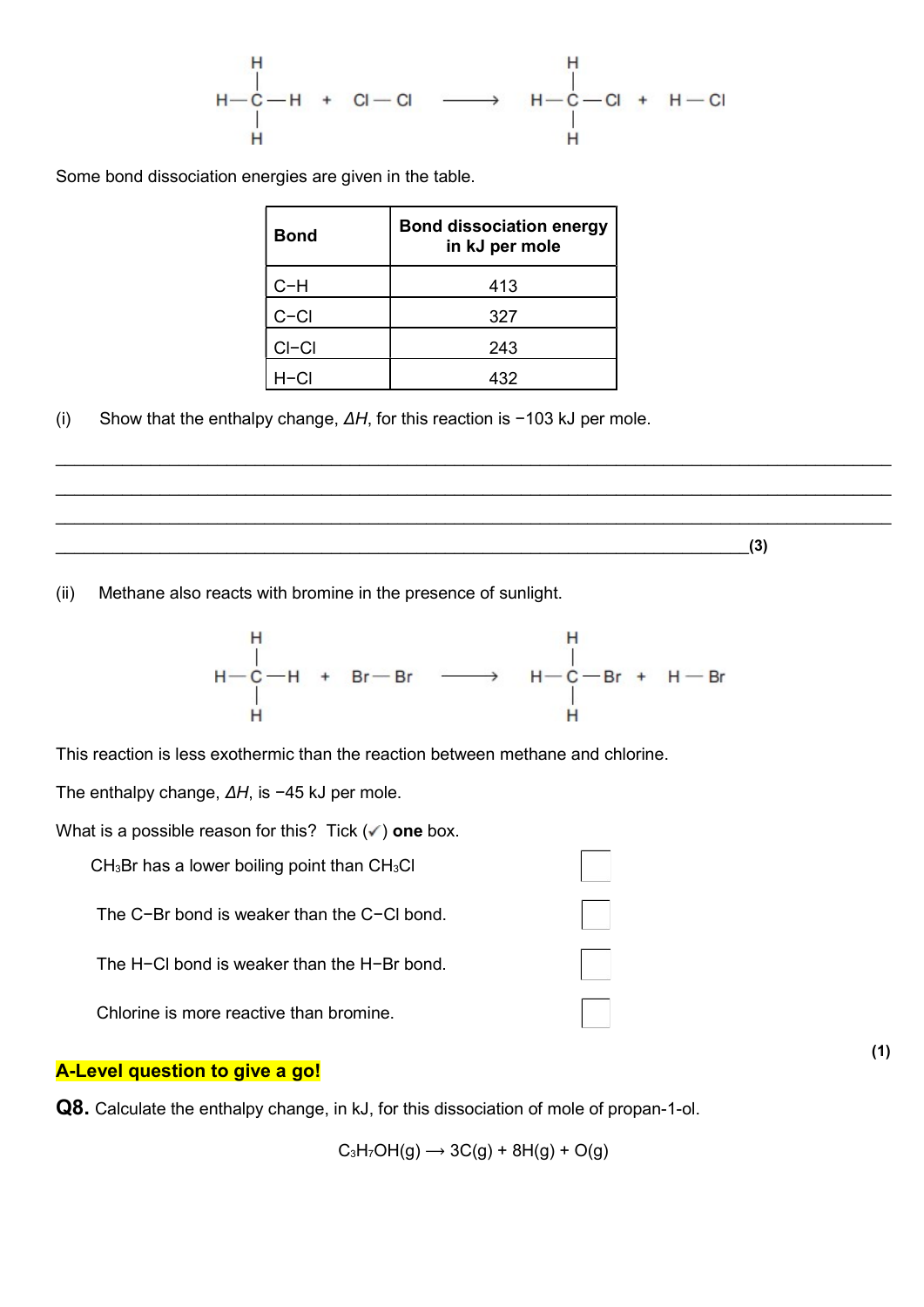|                                            |         |         | $C-H$ | $c - c$ | $C - O$ | 0—H |
|--------------------------------------------|---------|---------|-------|---------|---------|-----|
| Mean bond dissociation enthalpy / kJ mol-1 |         |         | 412   | 348     | 360     | 463 |
| A                                          | $-4751$ | O       |       |         |         |     |
| В                                          | $-4403$ | $\circ$ |       |         |         |     |
| C                                          | $+4403$ | $\circ$ |       |         |         |     |
| D                                          | $+4751$ | ⌒       |       |         |         |     |

#### (Total 1 mark)

Q9. Hydrogen is produced by the reaction of methane with steam. The reaction mixture reaches a state of dynamic equilibrium.

 $CH_4(g) + H_2O(g) \rightleftharpoons CO(g) + 3H_2(g)$   $\Delta H = +206$  kJ mol<sup>-1</sup>

Some enthalpy data is given in the table.

| Bond                                    | $\mathord{\coloneqq}$ H |     | ⊣—⊦ | C≡H              |
|-----------------------------------------|-------------------------|-----|-----|------------------|
| Bond enthalpy<br>$kJ$ mol <sup>-1</sup> | 413                     | 463 | 436 | To be calculated |

Use the information in the table and the stated enthalpy change to calculate the missing bond enthalpy.



(Total 1 mark)

**Kinetics** 

#### GCSE questions

Q7. When sodium thiosulfate solution reacts with dilute hydrochloric acid, the solution becomes cloudy.

The equation for the reaction is:

 $Na<sub>2</sub>S<sub>2</sub>O<sub>3</sub>(aq) + 2 HCl(aq) \rightarrow 2 NaCl(aq) + SO<sub>2</sub>(g) + H<sub>2</sub>O(l) + S(s)$ 

Some students used this reaction to investigate the effect of concentration on rate of reaction. The table shows the students' results.

| <b>Concentration of sodium</b><br>thiosulfate solution in mol / dm <sup>3</sup> | Time for cross to become no<br>longer visible in s |  |  |
|---------------------------------------------------------------------------------|----------------------------------------------------|--|--|
| 0.020                                                                           | 170                                                |  |  |
| 0.040                                                                           | 90                                                 |  |  |
| 0.060                                                                           | 82                                                 |  |  |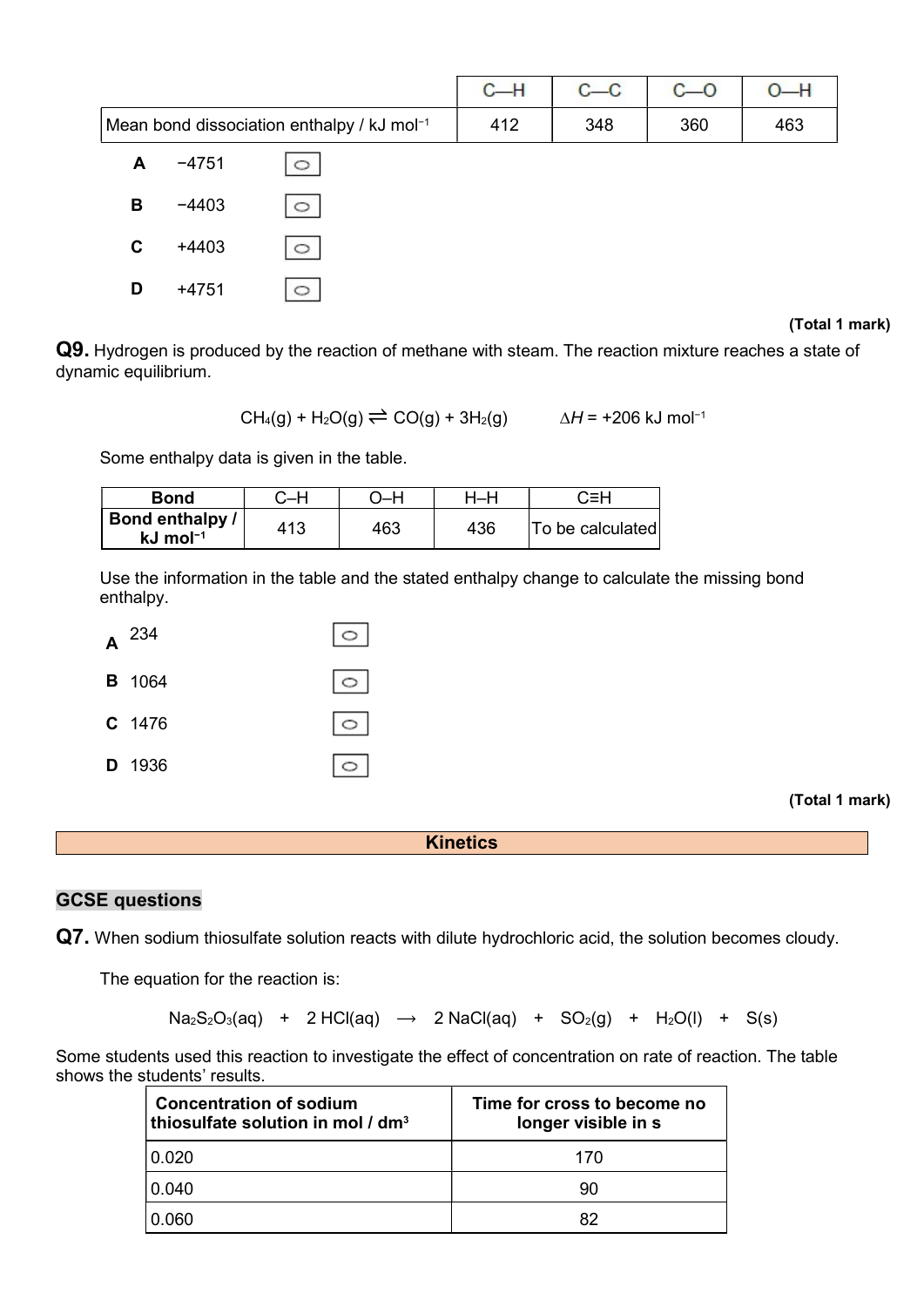| 0.080 | 42 |
|-------|----|
| 0.100 | 34 |
| 0.120 | 30 |
| 0.140 | 28 |

(a) Plot the data from the table above on the graph below. Draw a line of best fit.



The students repeated the investigation two more times. They obtained similar results each time.

(b) The students analysed their results to give a conclusion and an explanation for their investigation.

Conclusion: 'The higher the concentration, the lower the rate of reaction.'

Explanation: 'At higher concentrations, the particles have more energy, so they are moving faster. Therefore the collisions are more energetic.'

 $\_$  , and the set of the set of the set of the set of the set of the set of the set of the set of the set of the set of the set of the set of the set of the set of the set of the set of the set of the set of the set of th

The students are not correct.

Give a **correct** conclusion and explanation for the results of the investigation.

Conclusion

(3)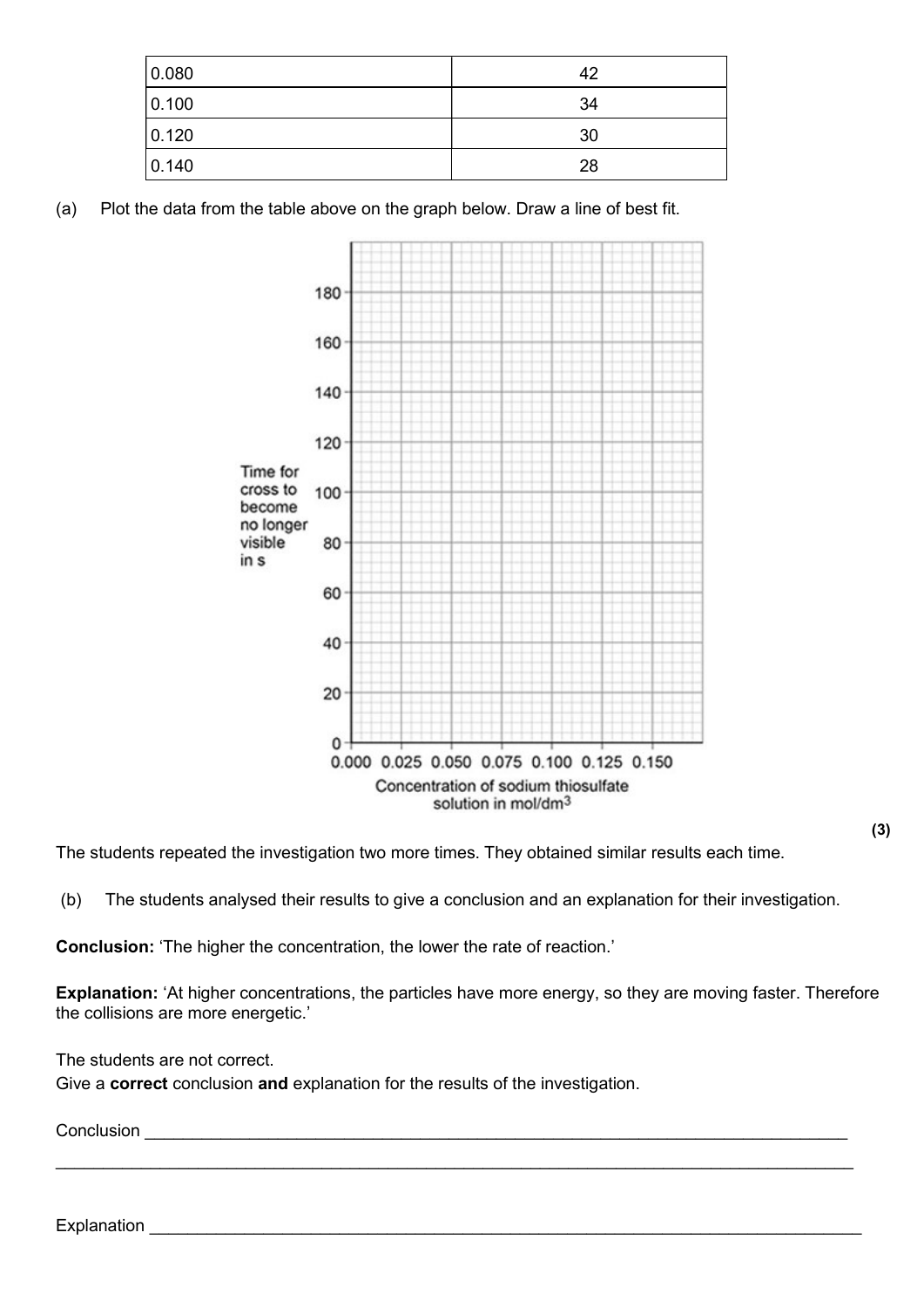(c) A solution containing 0.18 g of sodium thiosulfate reacts with dilute hydrochloric acid in 2 minutes.

 $\_$  , and the set of the set of the set of the set of the set of the set of the set of the set of the set of the set of the set of the set of the set of the set of the set of the set of the set of the set of the set of th  $\_$  , and the set of the set of the set of the set of the set of the set of the set of the set of the set of the set of the set of the set of the set of the set of the set of the set of the set of the set of the set of th  $\Box$  (3)

Calculate the mean rate of reaction in g / s. Give your answer in standard form.



### A-Level question to give a go!

**Q10.** Line **X** in the diagram represents the volume (V) of gas formed with time (t) in a reaction between an excess of magnesium and aqueous sulfuric acid.



Which line represents the volume of hydrogen formed, at the same temperature and pressure, when the concentration of sulfuric acid has been halved?